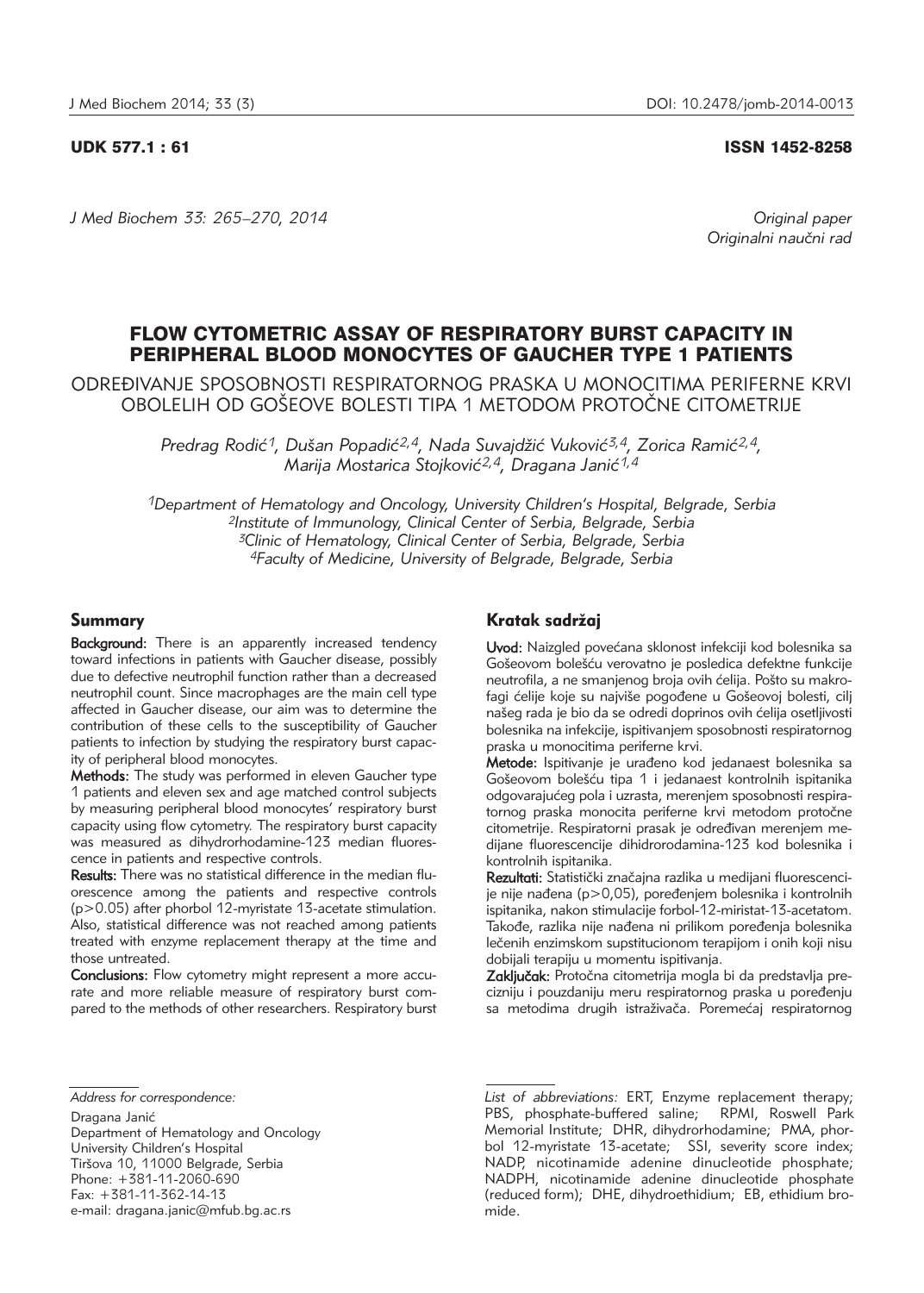disturbance in monocytes does not seem to contribute to increased susceptibility to infection in Gaucher patients.

**Keywords:** Gaucher disease, respiratory burst, monocytes, flow cytometry, dihydrorhodamine-123

#### Introduction

Gaucher disease is the most common lipid storage disease caused by lysosomal beta glucocerebrosidase deficiency inherited as an autosomal recessive trait. Undegraded substrate, glucosylceramide, accumulates intracellularly, primarily in cells of mononuclear phagocyte origin. It is now apparent that pathology is caused not just by the burden of glucosylceramide storage, but by macrophage activation which could potentially explain some of the pathological features of the disease such as osteopenia, activation of coagulation, hypermetabolism and gammopathies (1). The disease is usually classified into non-neuronopathic (type 1) and neuronopathic forms (type 2 and 3), the latter much less frequent than the former. Typical clinical presentation of type 1 disease involves hepatosplenomegaly, blood cytopenias and bone lesions. The development of specific treatment, namely enzyme replacement therapy (ERT) led to amelioration of many symptoms and improved quality of life in these patients.

Increased tendency toward infections is reported in patients with Gaucher disease, possibly due to defective neutrophil function rather than decreased neutrophil count (2).

Since macrophages are the main cell type affected in Gaucher disease, our aim was to determine the contribution of these cells to susceptibility of Gaucher patients to infection by studying the respiratory burst capacity of peripheral blood monocytes.

## Materials and Methods

## *Patients and controls*

The study was performed in eleven Gaucher type 1 patients and eleven sex and age matched control subjects. The informed consent was signed by the subjects or their parents prior to drawing venous blood. The patients' blood was taken during regular check-up for disease activity markers (chitotriosidase level, ferritin, liver enzymes and acid phosphatase). Control subjects either volunteered or were evaluated for various conditions known not to activate macrophages in an outpatient unit. The study was approved by the ethical committee of the institution.

## *Flow cytometry assay of peripheral blood monocytes' respiratory burst capacity*

Leukocytes were prepared from diluted heparinized venous blood by overlaying on 75% Percoll praska monocita periferne krvi izgleda da ne doprinosi povećanoj sklonosti infekcijama među bolesnicima sa Gošeovom bolešću.

Ključne reči: Gošeova bolest, respiratorni prasak, monociti, protočna citometrija, dihidrorodamin-123

gradient and centrifuged at 800  $\times$  g for 20 minutes at 20 °C. Cells overlaying Percoll were transferred to a clean tube and washed three times with  $Mg^{2+}$ - and  $Ca^{2+}$ -free phosphate-buffered saline (PBS; pH 7.2). After third wash, cell pellet was resuspended in RPMI-1640 medium, counted and their viability was determined by trypan blue exclusion and number of cells in suspension was adjusted to  $5 \times 10^6$  cells/mL.

First,  $2.5 \times 10^5$  cells were preincubated for 5 minutes with dihydrorhodamine-123 (DHR-123) at final concentration 1  $\mu$ mol/L, and then incubated for 30 minutes at 37 °C with or without phorbol 12 myristate 13-acetate (PMA, 100 ng/mL) as the stimulant. Afterwards, samples were immediately placed on ice. Flow cytometry acquisition was performed within 10 minutes.

Monocytes were electronically gated from leukocyte population based on their light scatter characteristics (*Figure 1*). Respiratory burst capacity was determined in the gated monocyte population by measuring the intensity of green fluorescence based on the conversion of non-fluorescent substrate (DHR) into fluorescent product under the influence of an intracellular reactive oxygen intermediate, namely superoxide anion (*Figure 2*).

### *Statistical analysis*

The results were shown as DHR median fluorescence in patients and respective controls. Normal distribution of the data was tested using Kolmogorov-Smirnov test. The data analysis was performed using Mann-Whitney's test. The significance level was defined at  $p < 0.05$ .

## **Results**

The study involved eleven type 1 patients, four children and seven adults. All children were male, while the adult patients consisted of four women and three men. Age ranged from 11 to 72 years (mean 39.2 years). Five patients were on ERT, while six patients were treatment naïve at the time of the study. The patients' characteristics (age at diagnosis, sex, chitotriosidase level, severity score index (SSI) (3–5), prior to ERT institution, type of mutation and ERT) are presented in *Table I.*

Eleven control subjects were age and sex matched to the patients. There were three children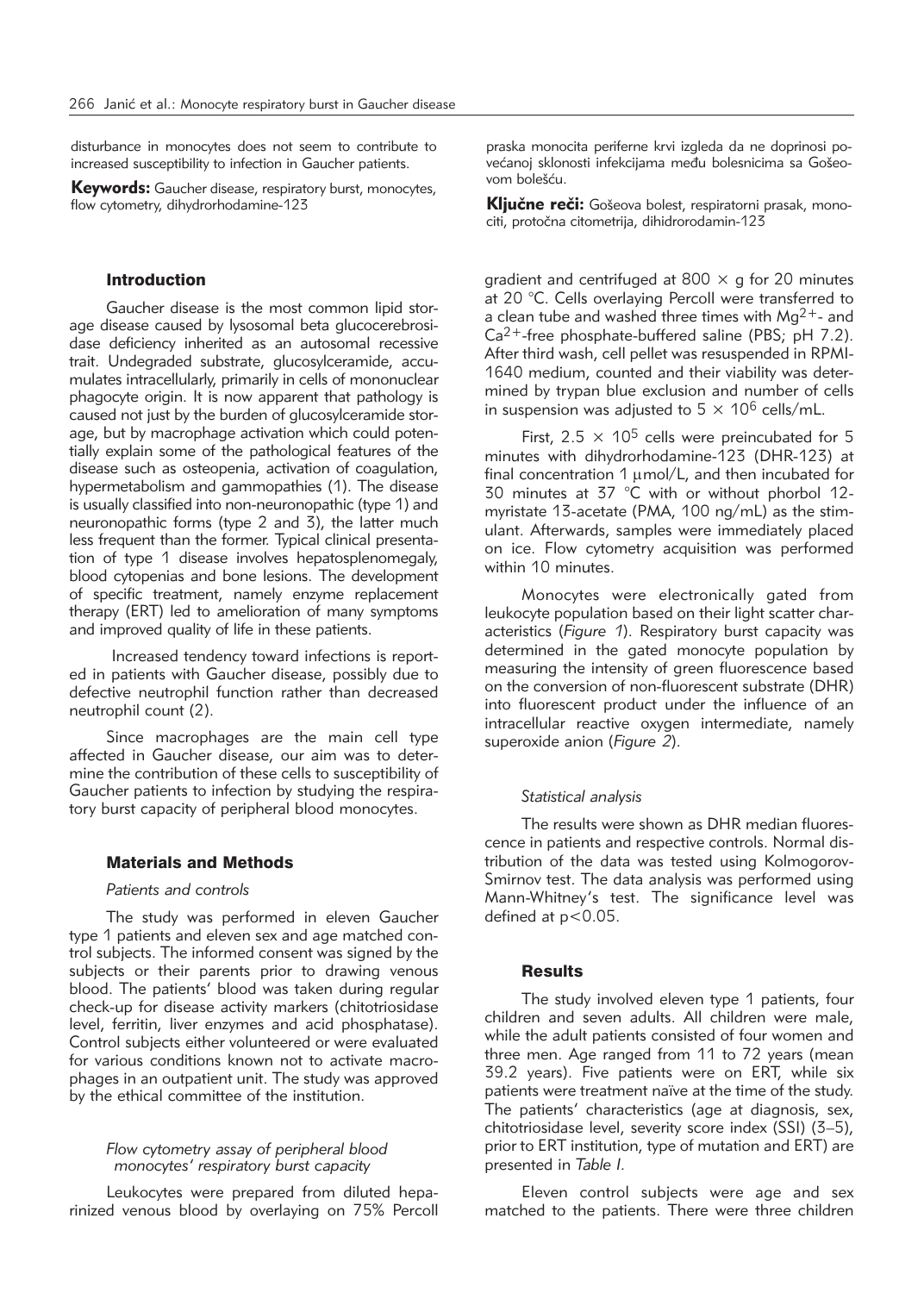

**Figure 1** Dot plots represent forward and side light scatter of leukocytes isolated on Percoll gradient; polygonal regions encircle monocyte population before (0) and after (PMA) stimulation.



**Figure 2** Histogram plots and overlay derived from monocyte regions of unstimulated (blue) and PMA stimulated (red) leukocytes.

| <b>Table I</b> Patients' characteristics. |  |
|-------------------------------------------|--|
|-------------------------------------------|--|

| Patient ID     | Age at diagnosis<br>(years) | Sex | Chitotriosidase<br>(nmol/mL/h)<br>before ERT/now | SSI | <b>Mutation</b> | <b>ERT</b> |
|----------------|-----------------------------|-----|--------------------------------------------------|-----|-----------------|------------|
| 1              | 52                          | F   | 6700                                             | 7   | N370S/?         | <b>No</b>  |
| 2              | 61                          | M   | 5800                                             | 6   | N370S/RecNci    | <b>No</b>  |
| 3              | 48                          | M   | 11400                                            | 7   | N370S/R463H     | No         |
| $\overline{4}$ | 61                          | F   | 7500                                             | 8   | N370S/N370S     | <b>No</b>  |
| 5              | 41                          | F   | 1000                                             | 7   | N370S/?         | <b>No</b>  |
| 6              | 6                           | F   | 11500                                            | 8   | N370S/ 55-BP    | <b>No</b>  |
| 7              | 6                           | M   | 43500/1000                                       | 11  | N370S/?         | Yes        |
| 8              | 8                           | M   | 42700/2300                                       | 7   | N370S/N370S     | Yes        |
| 9              | 22                          | M   | 6200/2400                                        | 11  | N370S/RecNci    | Yes        |
| 10             | 6                           | M   | 2500/1000                                        | 12  | N370S/R463H     | Yes        |
| 11             | 4                           | M   | 24500/700                                        | 13  | N370S/R463H     | Yes        |

Legend:  $F =$  female,  $M =$  male.

(all male) and eight adults with even sex distribution. Age ranged from 11 to 60 years (mean 37.6 years).

The results are shown in *Table II*. There was no statistical difference in the median fluorescence among the patients and respective controls  $(p>0.05)$ after PMA stimulation. Also, statistical difference was not reached among patients treated with ERT at the time and those untreated (p>0.05).

## **Discussion**

Infections in Gaucher patients are not universal, nor are there studies stating the exact prevalence of infectious comorbidities or complications in these patients. However, a few case reports and case series motivated the researchers to additional studies concerning the functions of the cellular elements of innate and acquired immunity.

Literature search reveals a series of patients with osteomyelitis (6) which presents a differential diagnostic challenge especially related to bone crises, characteristic for Gaucher disease. Finkelstein et al. also described ten patients with osteomyelitis noting that it is a rare complication of the disease often caused by unusual and anaerobic bacteria (7).

Other rare infections mentioned in the literature are subdural empyema (8), pterygoid muscle candidiasis (9) and multiple foci of osteomyelitis and soft tissue abscesses in a patient with *Salmonella* sepsis (10).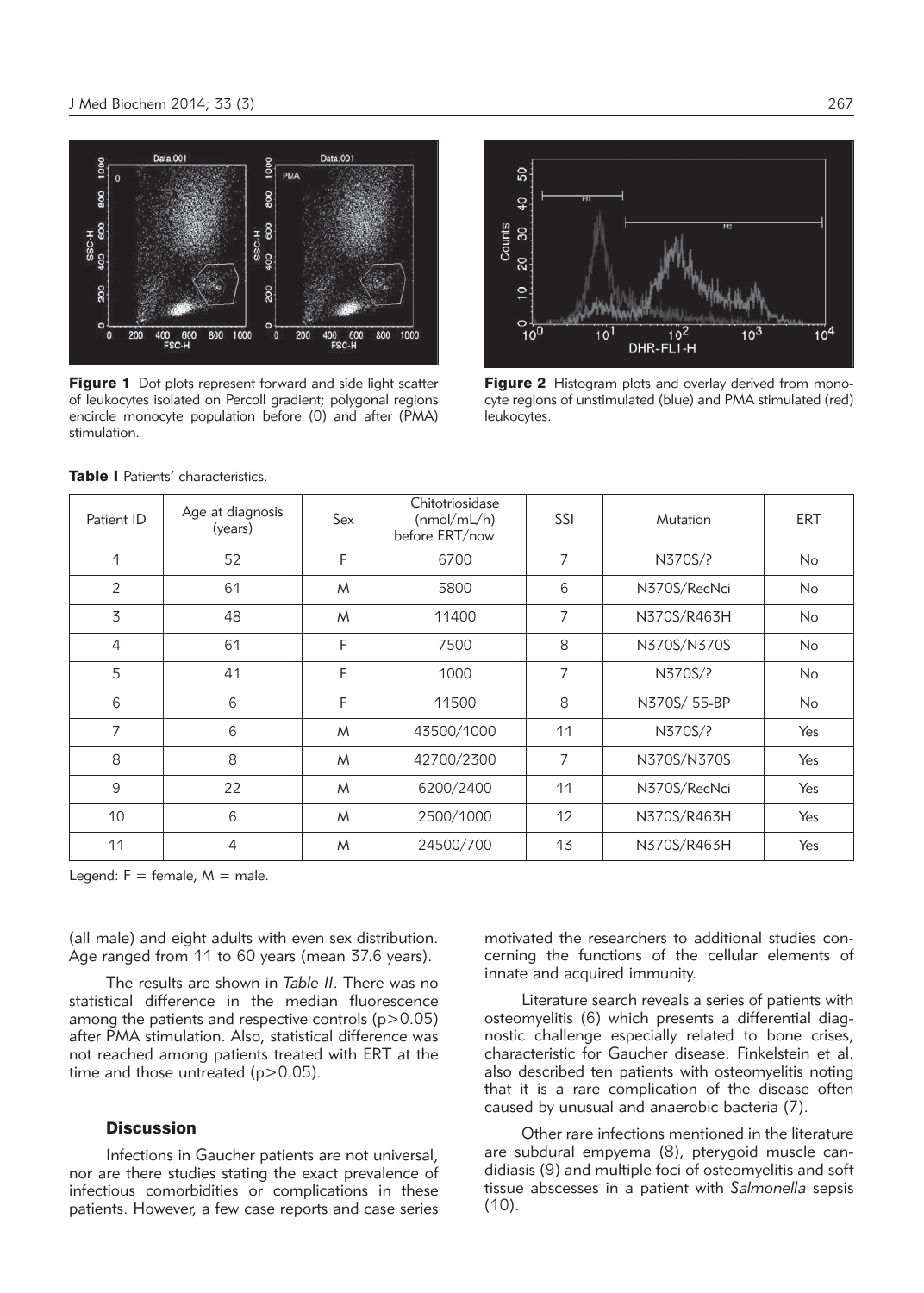| Subject        | Age<br>(years) | Sex         | ERT           | DHR median fluorescence<br>(after PMA) |
|----------------|----------------|-------------|---------------|----------------------------------------|
| P <sub>1</sub> | 54             | F           | No            | 99.1                                   |
| C <sub>1</sub> | 46             | $\mathsf F$ |               | 69.78                                  |
| P <sub>2</sub> | 61             | M           | $\mathsf{No}$ | 122.98                                 |
| C2             | 58             | M           |               | 191.1                                  |
| P3             | 50             | M           | No            | 92.64                                  |
| C3             | 46             | M           |               | 108.43                                 |
| <b>P4</b>      | 72             | $\mathsf F$ | No            | 46.14                                  |
| C4             | 60             | F           |               | 50.48                                  |
| <b>P5</b>      | 51             | F           | No            | 26.42                                  |
| C <sub>5</sub> | 60             | $\mathsf F$ |               | 30.23                                  |
| P6             | 31             | F           | No            | 40.68                                  |
| C <sub>6</sub> | 31             | $\mathsf F$ |               | 27.38                                  |
| P7             | 13             | M           | Yes           | 43.71                                  |
| C7             | 13             | M           |               | 47.83                                  |
| P8             | 11             | M           | Yes           | 48.26                                  |
| C <sub>8</sub> | 11             | M           |               | 42.55                                  |
| P9             | 56             | M           | Yes           | 42.55                                  |
| C <sub>9</sub> | 54             | M           |               | 29.96                                  |
| P10            | 17             | M           | Yes           | 482.61                                 |
| C10            | 20             | M           |               | 478.29                                 |
| P11            | 15             | M           | Yes           | 239.28                                 |
| C11            | 15             | M           |               | 504.81                                 |

Table II Flow cytometric analysis of oxidative burst in peripheral blood monocytes – results.

Legend: The patients are shown with their respective controls ( $P =$  patient,  $C =$  control); P1 matches C1, P2 matches C2 and so on, respectively ( $F =$  female,  $M =$  male).

Professional phagocytes (granulocytes, monocytes and macrophages) play a key role in host defense against infection, having a powerful molecular machinery which generates toxic oxygen radicals when activated. Among the best stimulators of phagocytosis are certainly formyl methionyl peptides released from bacteria at nanomolar concentrations at the site of infection, binding to specific receptors at the phagocyte membrane (11). Binding leads to chemotactic response manifested as endothelial cell adhesion, transendothelial transport and migration along a formyl peptide concentration gradient. The ultimate outcome of these events is engulfing bacteria i.e. phagocytosis by an endosomal vacuole. Phagocytosis brings into play another two important processes: respiratory burst, sudden activation of oxidative metabolism leading to superoxide anion generation, and degranulation – releasing the contents of cytoplasmic granules into the endosomal vacuole. The initial product of the respiratory burst is the superoxide anion (O<sub>2</sub>-) generated during monoelectronic reduction of oxygen:

NADPH + 2 O<sub>2</sub> 
$$
\rightarrow
$$
 NADP<sup>+</sup> + H<sup>+</sup> + 2 O<sub>2</sub>.

The reaction is catalyzed by NADPH oxidase and requires constant repletion of NADPH via hexose monophosphate shunt. Other oxygen products generated during the respiratory burst are hydrogen peroxide and hydroxyl radical which generate hypochlorous acid and chloramines with significant bactericidal activity (11).

Monocyte dysfunction in Gaucher patients was previously studied by Liel et al. (12). The researchers found significant reduction in superoxide generation after stimulation by PMA, opsonized zymosan and formyl-methionyl-leucyl-phenylalanine compared to control subjects. Nitroblue tetrazolium reduction was also significantly reduced, as were antistaphylococcal bactericidal activity and phagocytosis. However, all those functions were spared in the granulocytes of the patients.

In a similar study by Marodi et al. (13), reduced bactericidal activity against viable bacteria was reported as well as reduced superoxide generation in mono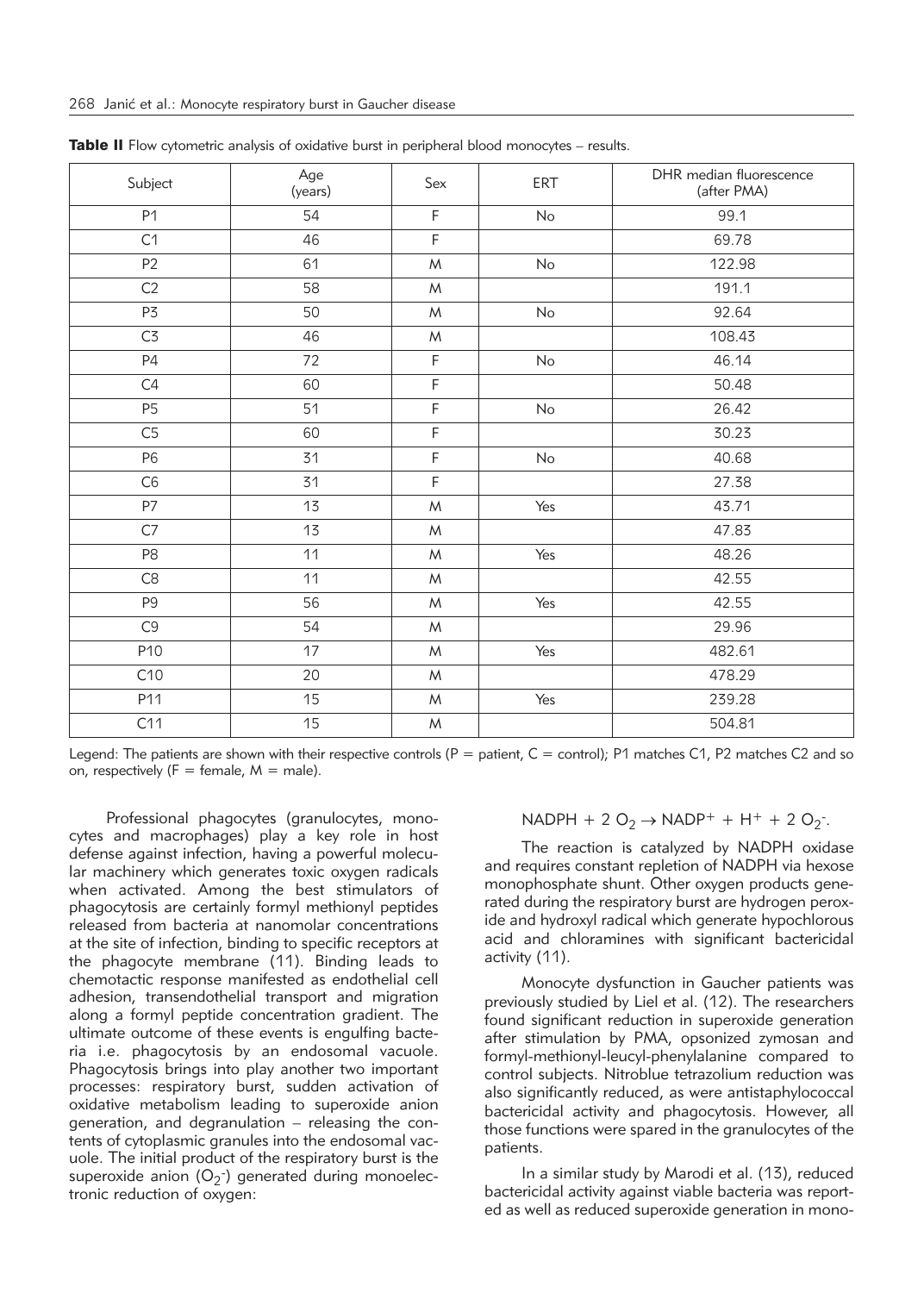cytes after stimulation with opsonized bacteria. Moreover, these processes were improved after treating the patients' monocytes with glucocerebrosidase.

In our study, there was no statistical difference among the monocytes of patients and control subjects. The statistical difference was also not reached between the patients receiving ERT and treatment naïve patients. Also, none of the patients manifested any serious infections apart from the usual illnesses such as common cold or urinary tract infection. However, our study was done using a different method, compared to the studies of Liel et al. (12) and Marodi et al. (13). In the former, the production of superoxide anion was measured as the superoxide dismutase inhibitable reduction of acetyl ferricytochrome c by the microtiter plate technique. The latter study used a similar method.

We used the method of flow cytometry. The general advantage of this method is that it enables simultaneous measurement of structural, biochemical and functional properties of single cells in suspension, at high speed (14). Using this method for measuring the respiratory burst is based on the conversion of non-fluorescent substrates into fluorescent products under the influence of intracellular oxygen species i.e. superoxide anion. A few different substrates can be used including DHR (15) which is a more sensitive indicator of respiratory burst compared to other indicator systems such as dihydroethidium (DHE)/ethidium bromide (EB) (16). Lymphocytes and other cell populations can be separated and quantified by the combined measuring of forward light scatter depending on cell size and the side light scatter which depends on cell granularity. Acquired graphic cytograms can be used afterwards for gating the desired cell populations (14).

The range of DHR median fluorescence among the controls and Gaucher Type 1 patients varies substantially. There is limited data describing the monocyte capacity to produce reactive oxygen species upon stimulation with PMA. This function may be affected by age and sex, as demonstrated previously although in a different read-out system (17). However, the study of Alvarez and Santa Marina (17)

### **References**

- 1. Jmoudiak M, Futerman AH. Gaucher disease: pathological mechanisms and modern management. Br J Haematol 2005; 129(2): 178–88.
- 2. Zimran A, Elstein D, Abrahamov A, Dale GL, Aker M, Matzner Y. Significance of abnormal neutrophil chemotaxis in Gaucher's disease. Blood 1994; 84(7): 2374–5.
- 3. Zimran A, Sorge J, Gross E, Kubitz M, West C, Beutler E. Prediction of severity of Gaucher's disease by identifica-

included subjects aged 25–55 and lacks data for individuals before puberty and teenagers. Due to the small sample size, we cannot speculate whether the considerable differences in measured fluorescence observed between young subjects in our study are a reflection of the hormonal or any other developmental variability in those individuals.

Our method might be more accurate due to its convenience of the electronic gating of monocytes. The monocytes are separated from other leukocyte populations according to light scatter characteristics. Other methods of cell separation are based on surface marker expression or adhesion characteristics. These methods of separation might lead to cell activation introducing additional sources of variability into the test. On the other hand, if the respiration burst capacity is a reliable indicator of macrophage function, which in turn reflects the patient's clinical status regarding susceptibility to infection, the relatively small sample size of eleven patients who were mildly affected may not demonstrate such a correlation. Additionally, perturbation of normal physiological functions of lipid-laden macrophages may have triggered off a series of secondary events. Also, if the patients are on ERT or having some residual glucocerebrosidase activity due to mild mutations, the impact on macrophage respiration burst capacity may be lessened.

In conclusion, flow cytometry might represent a more accurate and more reliable measure of respiratory burst compared to the methods of other researchers. Respiratory burst disturbance in monocytes does not seem to contribute to the increased susceptibility to infection in Gaucher patients.

*Acknowledgements*. This work was partly supported by the Ministry of Science of the Republic of Serbia, grants No. 175038, III 41004 and Genzyme Corporation.

### Conflict of interest statement

The authors stated that there are no conflicts of interest regarding the publication of this article.

tion of mutations at DNA level. Lancet 1989; 2(8659): 349–52.

- 4. Nestorov J, Matić G, Elaković I, Tanić N. Gene expression studies: How to obtain accurate and reliable data by quantitative real-time RT PCR. J Med Biochem 2013; 32: 325–38.
- 5. Majkić-Singh N, Šumarac Z. Quality indicators of the preanalytical phase. J Med Biochem 2012; 32: 174–83.